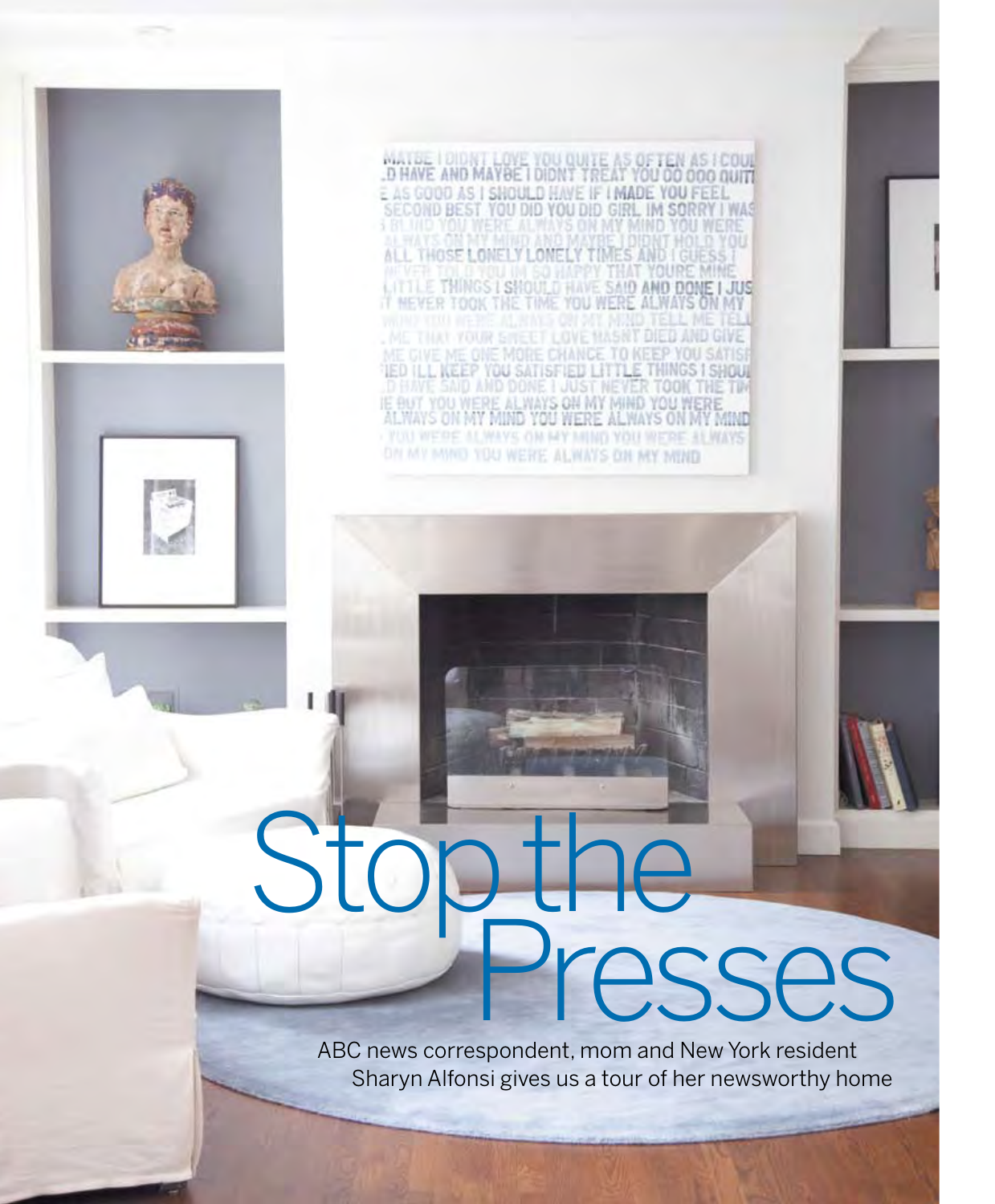



A dining table meant for a party. Left: Sharyn and baby Wyatt.

## BY REBECCA MORSE / PHOTOGRAPHS BY DAVE LIEBERMAN



t's the kind of loft that makes people move to New York, before they realize that lofts like that really only exist in the movies—or, in some rare cases, nestled in the very epicenter of Chelsea. Wide-plank walnut-stained floors, original cast-iron columns, oversize windows. A wood-burning fireplace with an industrial-feel aluminum frame. A sprawling, pristinely white kitchen. A master closet the size of a hotel room.

Breaking news: Sharyn Alfonsi's loft apartment is spectacular.

Whether on *Good Morning America*, *Nightline* or *World News*, Emmywinning ABC news correspondent Alfonsi is beamed into homes nationwide from dawn until dusk. Her millions of viewers just might not mind being beamed into her home instead, just for a night, to snuggle up in the jumbo arm chairs that are built for two and await a little Southern hospitality from their Ole Miss alumna hostess, served up on her massive, reclaimed-wood dining room table. "When we bought it," Alfonsi remembers of the table, which seats 14, "the salesman asked me if we planned on hosting the Last Supper. I LOVE to have friends over for dinner. [It's] never anything fussy. We're more likely to watch football, drink beer and eat a big old pot of gumbo. Our friends bring over Carvel ice cream cakes … not Chardonnay."

A magnolia grows in Chelsea at the loft where Alfonsi and her husband have lived since moving from the Upper East Side in 2006. College sweethearts who met—like something from the plot of a Tom Cruise movie—when undergrads at the University of Mississippi and the Naval Academy, respectively, they fell in love at first sight with their downtown digs, too. For Alfonsi, it was the loft's "big windows, tons of light and killer closets" that did it. "I also thought it was so open I could probably roller-skate inside if the mood hit." Add to that residential-rollerrink-to-die-for Chelsea address a master bath that would make a spa feel self-conscious and super-high ceilings, and the result was perfection.

Or was it? "I always thought something was missing in the apartment. It turns out, it was a baby!" Four years after they purchased the loft, the real headliner arrived: Wyatt Kristensen Eby. Now 10 months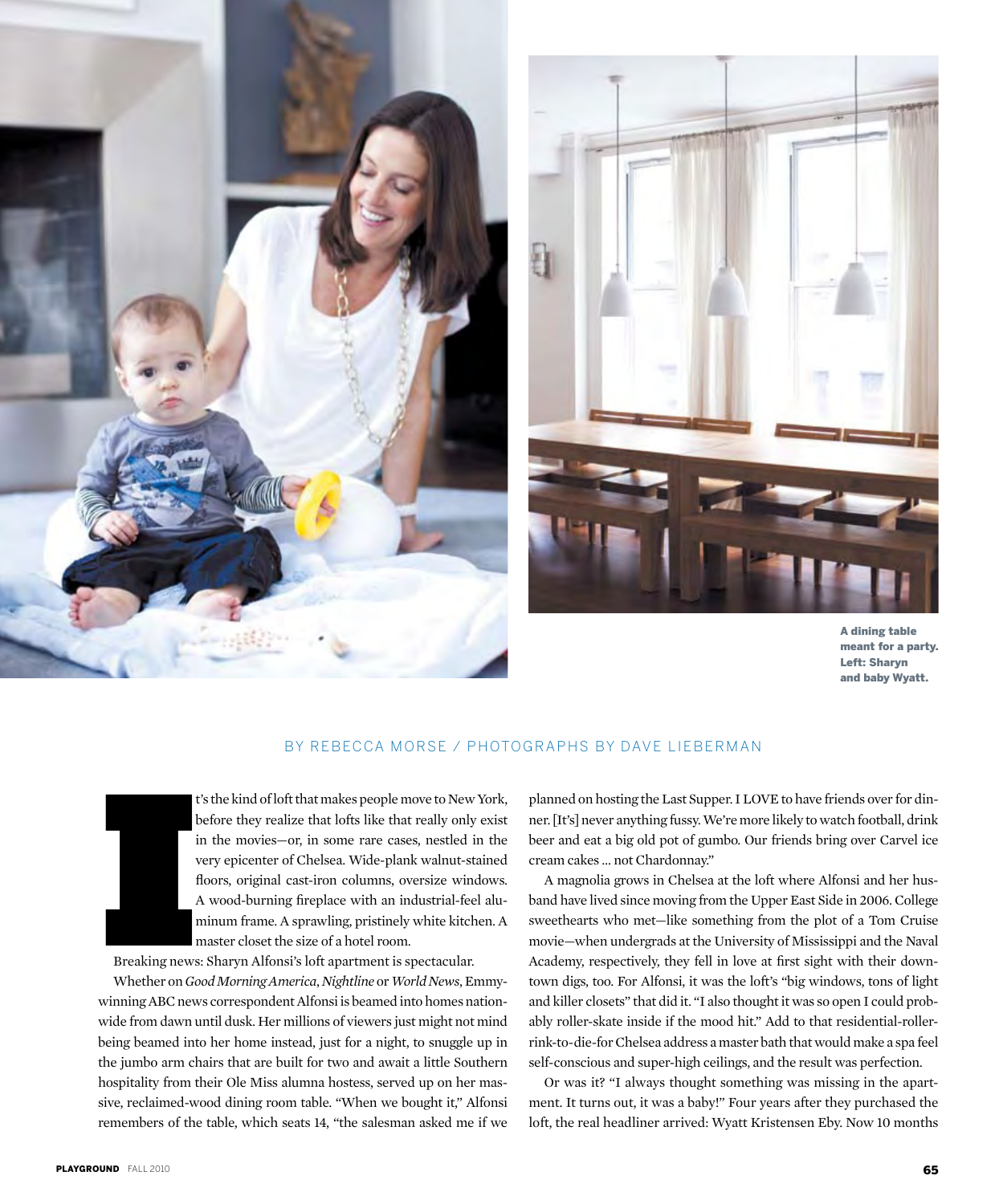



old, baby Wyatt's the top story of the day, every day, and according to his Emmy-winning mom, much more entertaining that anything on televi sion. "Wyatt just warms up the whole house. His wild laugh, his toys all over the floor, the splattered food and cheerios around his high chair—it's made our apartment into a 'home.' I think the chaos is the good stuff!" Now, Saturdays are spent hanging on a cozy rug in front of the fireplace and playing with Wyatt. Early-evening dinner parties are hosted by the high chair in the kitchen. And the most used part of the apartment? The door. "Really, we don't spend much time inside," says Alfonsi. "We meet friends for brunch and then hit the parks till we pass out." The family loves roaming in their hood, which "is charming, a little funky and very laid back. It has a small town feel. I know so many people in our neighbor hood. We speak to each other, we say hello. Our dry cleaner used to run out of his shop to help me with my grocery bags when I was pregnant. It's very 'neighborly' … I love that. And like any small town … we have lots of eccentric characters in the neighborhood."

It's a touch of the South in the west—west of Fifth, that is. Alfonsi grew to love that kind of small-town feel, and those kind of eccentric characters, at college in Oxford, Miss., and in Fort Smith, Ark., where she began her ca reer in broadcast journalism at the local ABC affiliate the day after graduat ing. Her meteoric rise to national news has since made her a Yankee—but that's not to say she's left those eccentric Southern personalities behind. Some have been brought home from above the Mason-Dixon line. "I fell in love with Southern art when I was at Ole Miss," Alfonsi explains. "I re -